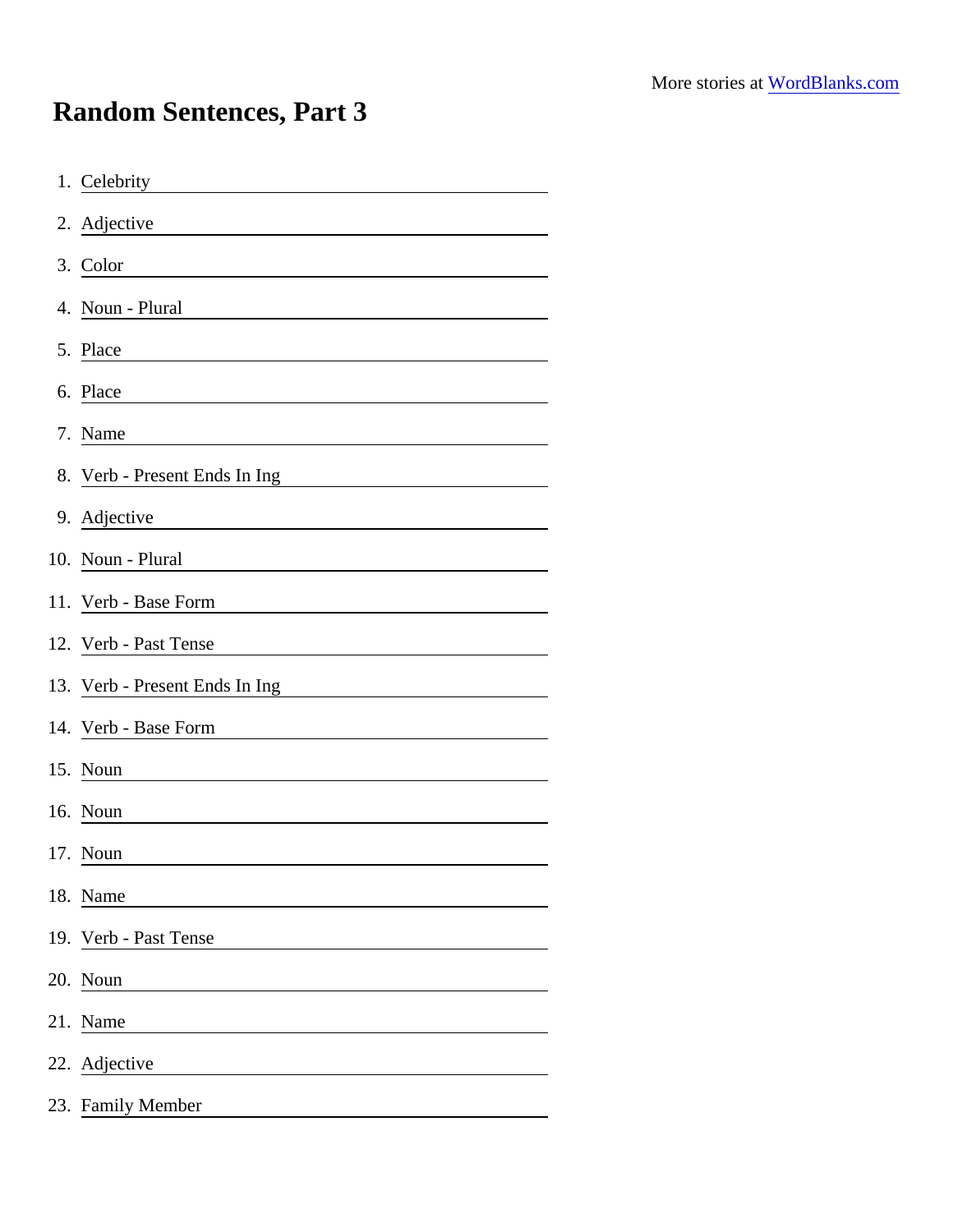| 24. Adjective                  |
|--------------------------------|
| 25. Occupation                 |
| 26. Celebrity                  |
| 27. Adjective                  |
| 28. Verb - Present Ends In Ing |
| 29. Number                     |
| 30. Celebrity                  |
| 31. Verb - Past Tense          |
| 32. Verb - Base Form           |
| 33. Relation                   |
| 34. Verb - Base Form           |
| 35. Name                       |
| 36. Name                       |
| 37. Verb - Past Tense          |
| 38. Part Of A Body - Plural    |
| 39. Last Name                  |
| 40. Verb - Past Tense          |
| 41. Vehicle                    |
| 42. Name                       |
| 43. Noun - Plural              |
| 44. Verb - Present Ends In Ing |
| 45. Verb - Past Tense          |
| 46. Noun                       |
| 47. Name                       |
| 48. Adjective                  |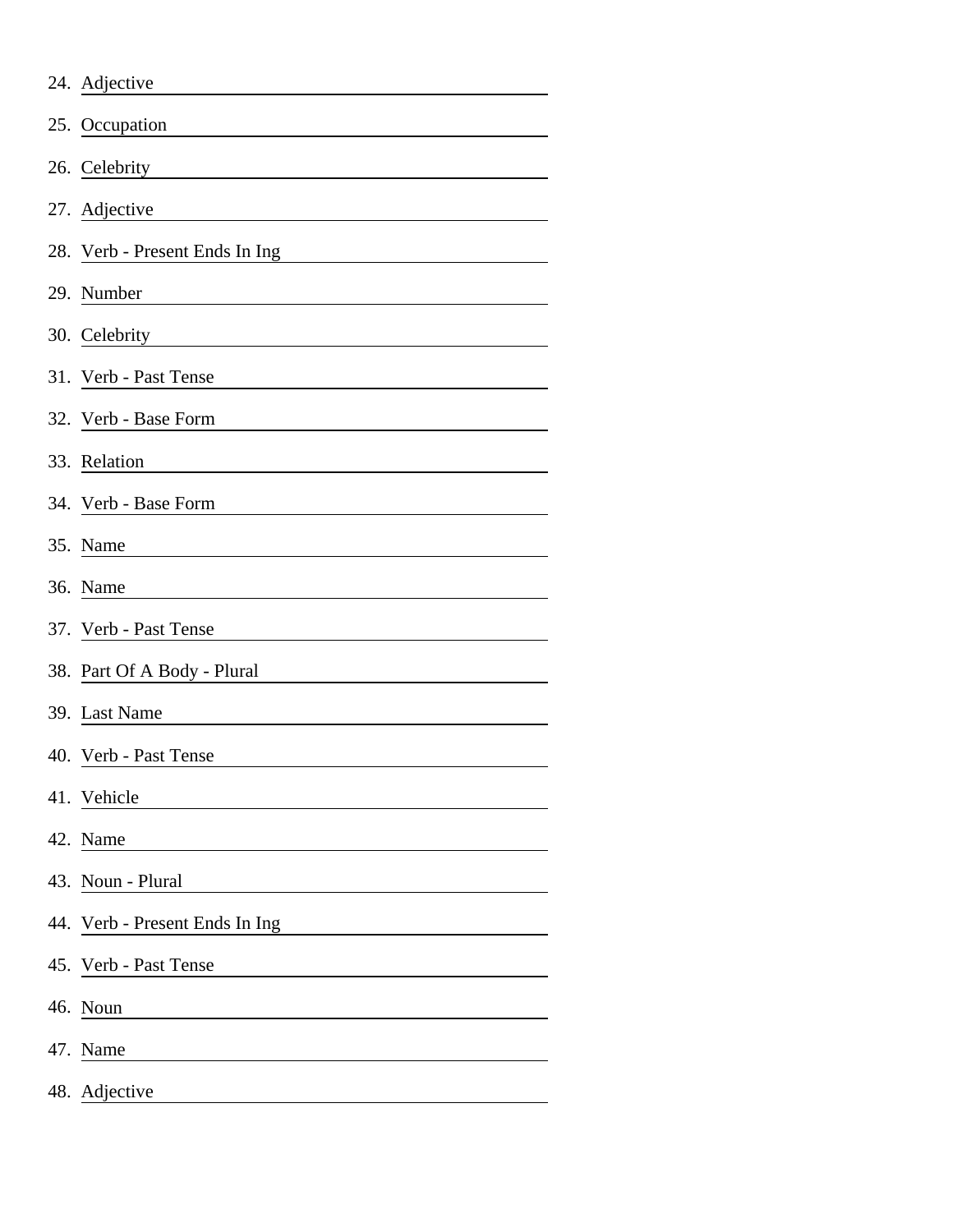| 49. Name                       |
|--------------------------------|
| 50. Verb - Past Tense          |
| 51. Noun - Plural              |
| 52. Celebrity                  |
| 53. Adjective                  |
| 54. Noun - Plural              |
| 55. Event                      |
| 56. Noun                       |
| 57. Event                      |
| 58. Noun                       |
| 59. Name                       |
| 60. Adjective                  |
| 61. Verb - Past Tense          |
| 62. Adjective                  |
| 63. Verb - Base Form           |
| 64. Adjective                  |
| 65. Name                       |
| 66. Adjective                  |
| 67. Noun                       |
| 68. Verb - Present Ends In Ing |
| 69. Noun                       |
| 70. Noun - Plural              |
| 71. Adjective                  |
| 72. Verb - Present Ends In Ing |
| 73. Event                      |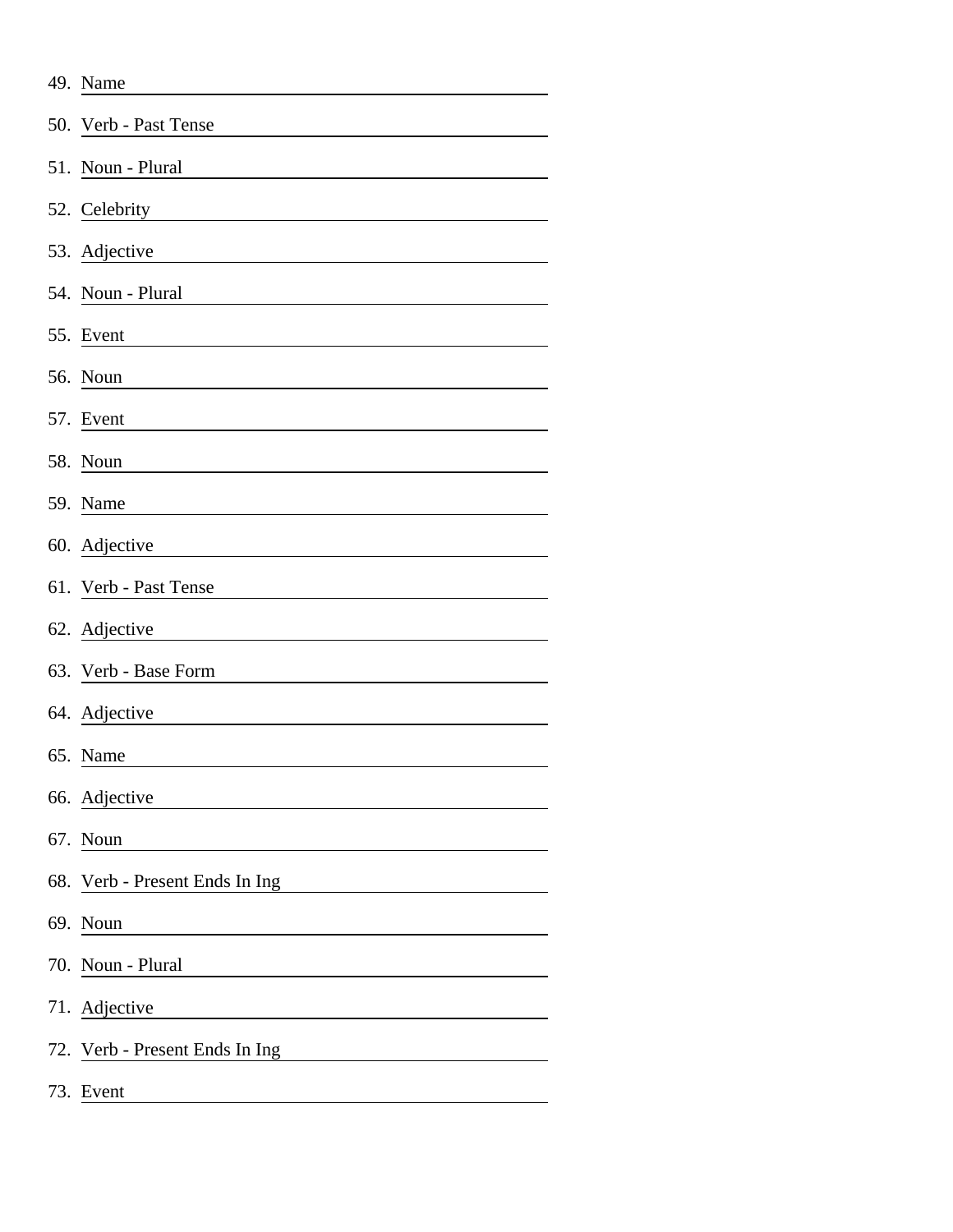## **Random Sentences, Part 3**

|                                  | Celebrity looked very <i>Adjective</i> in bright Color <b>Knickers.</b>                                                                        |  |  |
|----------------------------------|------------------------------------------------------------------------------------------------------------------------------------------------|--|--|
| and Place                        | The <u>soun-Plural</u> played an important role in the historical and cultural development of <b>Filace</b>                                    |  |  |
|                                  | Poor Name is Verb-Present ends in ING from diphtheria!                                                                                         |  |  |
| Verb - Past Tense them.          | In Adjective Greek mythology, the Noun-Plural would Verb-Base Form those who                                                                   |  |  |
| Noun <b>as Well as</b> Noun Noun | Sarah is Verb - Present ends in ING whether if she should Verb - Base Form Noun in                                                             |  |  |
|                                  | <b>Drunken</b> Name Verb-Past Tense <b>into his</b> Noun .                                                                                     |  |  |
|                                  | Name <b>Was</b> Adjective <b>about the death of her</b> Family member                                                                          |  |  |
|                                  | Adjective <b>Cocaugation Celebrity had gone Adjective back in the early 1970s after</b>                                                        |  |  |
|                                  | being accused of <i>Verb</i> - Present ends in ING \$ Number <b>from a business partner.</b>                                                   |  |  |
|                                  | Celebrity Verb - Past Tense that he did not intend to Verb - Base Form his Relation.                                                           |  |  |
| Tense Part of a Body - Plural .  | " Verb-Base Form away from me, or else!" Name said to Name with Verb-Past                                                                      |  |  |
|                                  | Miss Last Name Verb-Past Tense her Vehicle to the direction of the girls.                                                                      |  |  |
|                                  | Name stood by his Noun-Plural and did the right thing by Verb-Present ends in ING that he<br>Verb - Past Tense <b>On his History</b> Noun Noun |  |  |